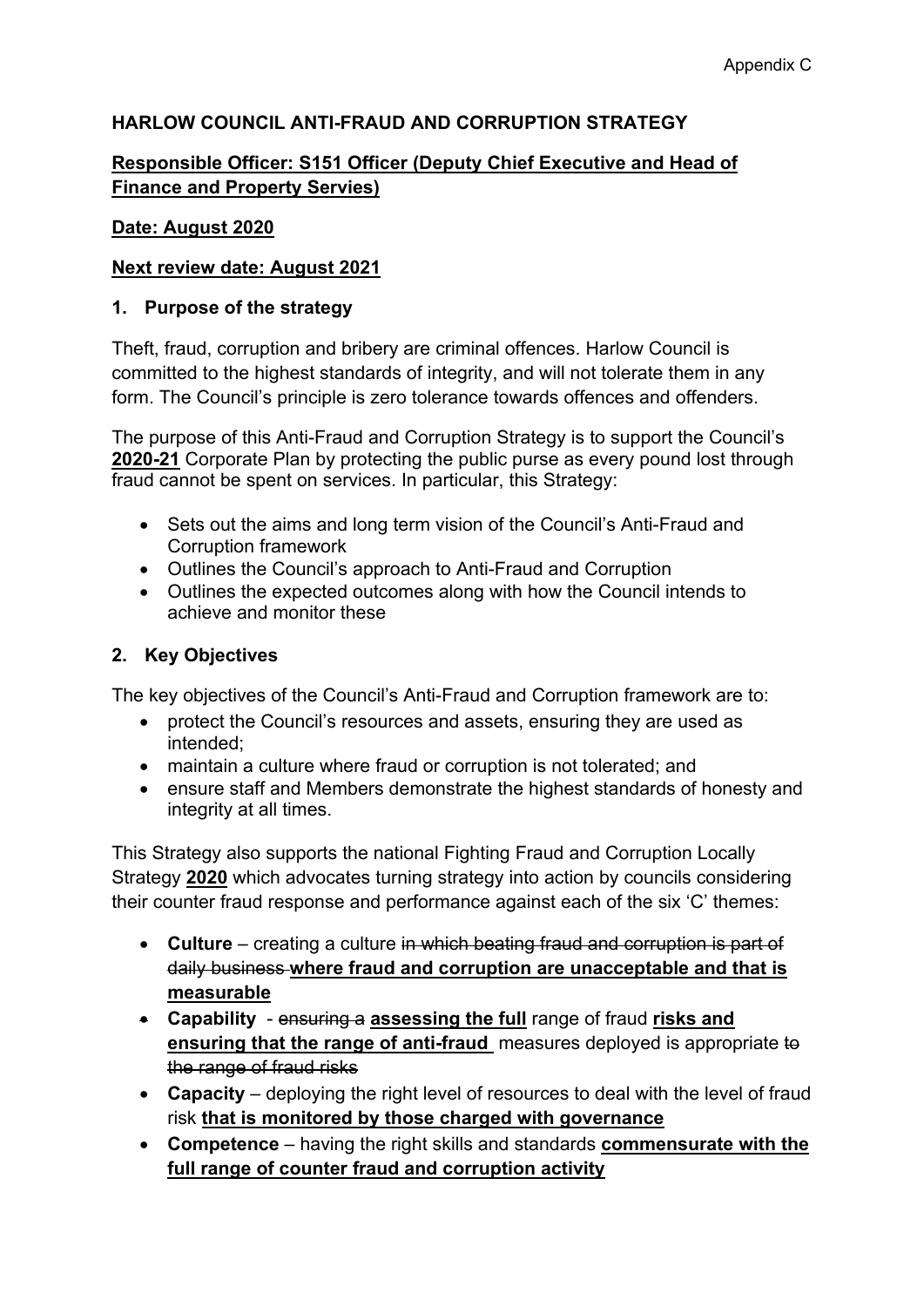- **Communications** raising awareness **internally and externally**, deterring fraudsters, sharing information and celebrating successes
- **Collaboration** working together across internal and external boundaries, with colleagues, with other local authorities, and with other agencies; sharing resources, skills and learning, good practice, innovation and information.

#### **3. Definitions**

In [law](https://en.wikipedia.org/wiki/Law), **fraud** is [deliberate](https://en.wikipedia.org/wiki/Intent_(law)) [deception](https://en.wikipedia.org/wiki/Deception) to secure unfair or unlawful gain, or to deprive a victim of a legal right. The purpose of fraud may be monetary gain or other benefits, such as obtaining a home or a job with the Council by way of false statement

**Corruption** is a form of [dishonest](https://en.wikipedia.org/wiki/Dishonest) or unethical conduct by a person entrusted with a position of authority, often to acquire personal benefit. Corruption may include many activities including [bribery.](https://en.wikipedia.org/wiki/Bribery)

**Both can be encompassed by the term "economic crime", which refers to a broad category of activity involving money, finance or assets, the purpose of which is to unlawfully obtain a profit or advantage for the perpetrator or cause loss to others.**

#### **4. Strategic response**

The principles of the Council's Anti-Fraud and Corruption Strategy **are focussed on the following four pillars of activity (as taken from the 2020 [Fighting](https://www.gov.uk/government/uploads/system/uploads/attachment_data/file/503657/Fighting_fraud_and_corruption_locally_strategy.pdf) Fraud and [Corruption](https://www.gov.uk/government/uploads/system/uploads/attachment_data/file/503657/Fighting_fraud_and_corruption_locally_strategy.pdf) Locally Strategy): govern,** acknowledge, prevent and pursue. **These are supported by one further pillar; protect.**

| Govern                                                                                                                                                                                 | Acknowledge                                                                                                                                                                                      | <b>Prevent</b>                                                                                                                                                                                    | <b>Pursue</b>                                                                                                                                                                                             |
|----------------------------------------------------------------------------------------------------------------------------------------------------------------------------------------|--------------------------------------------------------------------------------------------------------------------------------------------------------------------------------------------------|---------------------------------------------------------------------------------------------------------------------------------------------------------------------------------------------------|-----------------------------------------------------------------------------------------------------------------------------------------------------------------------------------------------------------|
| <b>Having a holistic</b><br>approach to<br>tackling fraud is<br>part of good<br>governance                                                                                             | Acknowledge and<br>understanding<br>fraud and<br>corruption risks                                                                                                                                | Preventing and<br>detecting more<br>fraud and<br>corruption                                                                                                                                       | Being stronger in<br>punishing fraud and<br>corruption/recovering<br>losses                                                                                                                               |
| <b>Having robust</b><br>arrangements<br>and executive<br>support to<br>ensure anti-<br>fraud, bribery<br>and corruption<br>measures are<br>embedded<br>throughout the<br>organisation. | Assessing and<br>understanding<br>fraud and<br>corruption risks<br>Committing the<br>right support and<br>resources to<br>tackling fraud and<br>corruption<br>Maintaining and<br>demonstrating a | Making better use<br>of information and<br>technology<br>Enhancing fraud<br>and corruption<br>controls and<br>processes<br>Developing a more<br>effective anti-fraud<br>and corruption<br>culture | Prioritising fraud<br>recovery and the use<br>of civil sanctions<br>Developing<br>capability and<br>capacity to punish<br>corruption and<br>fraudsters<br>Collaborating with<br>law enforcement<br>across |
|                                                                                                                                                                                        | robust anti-fraud<br>and corruption                                                                                                                                                              | Communicating                                                                                                                                                                                     | geographical and<br>sectoral                                                                                                                                                                              |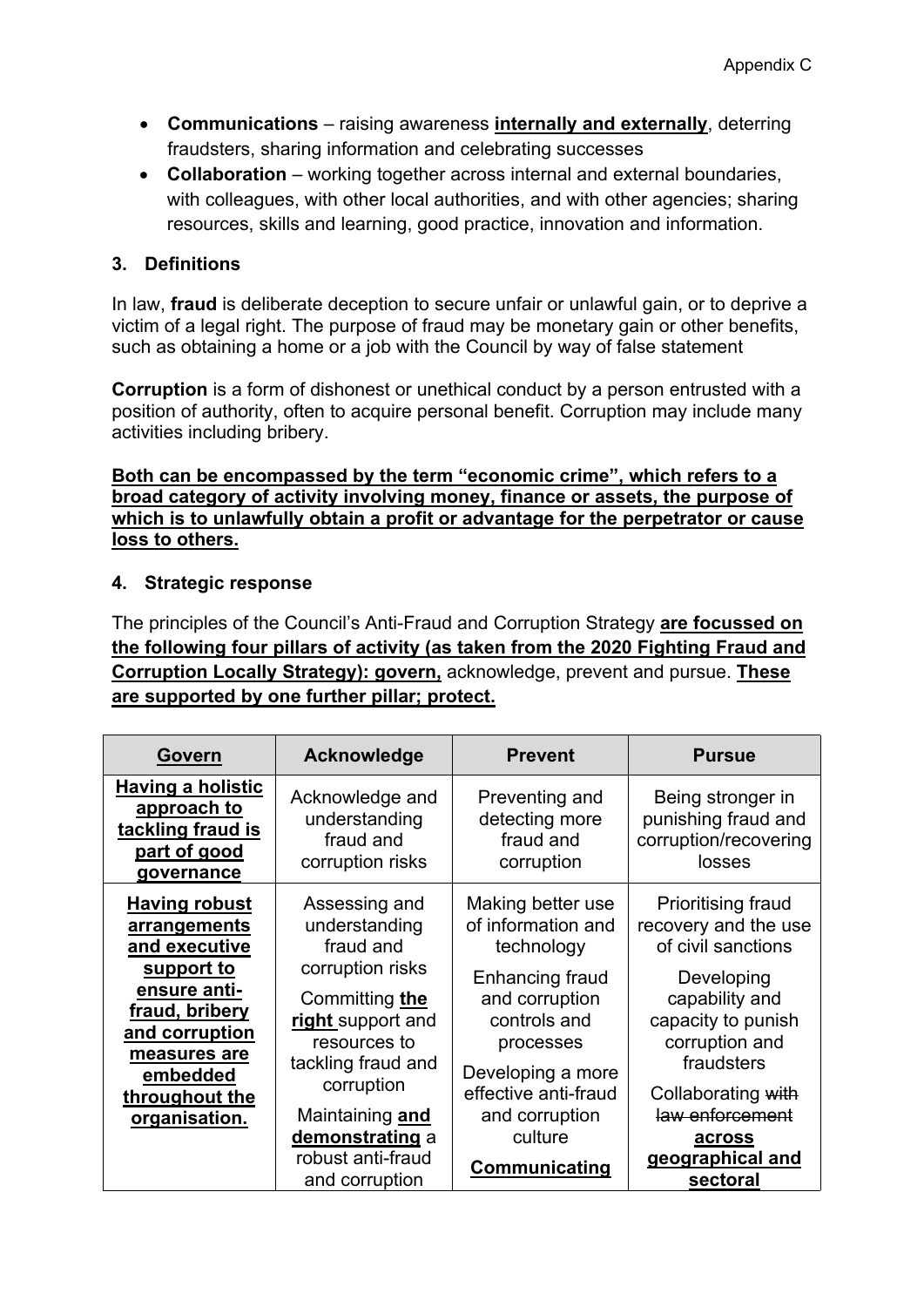|                                                                                                                                                                                                                                                                                                                                                                             | response                                                                                                                                                                        | its activities and                                                                                                                                                                                                                                                                                                                                                                                                       | boundaries                                                                                                                                                                                               |
|-----------------------------------------------------------------------------------------------------------------------------------------------------------------------------------------------------------------------------------------------------------------------------------------------------------------------------------------------------------------------------|---------------------------------------------------------------------------------------------------------------------------------------------------------------------------------|--------------------------------------------------------------------------------------------------------------------------------------------------------------------------------------------------------------------------------------------------------------------------------------------------------------------------------------------------------------------------------------------------------------------------|----------------------------------------------------------------------------------------------------------------------------------------------------------------------------------------------------------|
|                                                                                                                                                                                                                                                                                                                                                                             | <b>Communicating</b><br>the risks to those<br>charged with<br><b>Governance</b>                                                                                                 | processes                                                                                                                                                                                                                                                                                                                                                                                                                | <b>Learning lessons</b><br>and closing the<br>gaps                                                                                                                                                       |
| Govern                                                                                                                                                                                                                                                                                                                                                                      | <b>Acknowledge</b>                                                                                                                                                              | <b>Prevent</b>                                                                                                                                                                                                                                                                                                                                                                                                           | <b>Pursue</b>                                                                                                                                                                                            |
| Some specific examples for Harlow Council                                                                                                                                                                                                                                                                                                                                   |                                                                                                                                                                                 |                                                                                                                                                                                                                                                                                                                                                                                                                          |                                                                                                                                                                                                          |
| Corporate<br><b>Fraud Group</b><br>that reports<br>into the<br><b>Corporate</b><br><b>Governance</b><br><b>Group and</b><br><b>SMB</b><br><b>Fraud</b><br>$\bullet$<br>included in the<br>Audit<br>Committee's<br><u>Terms of</u><br><b>Reference</b>                                                                                                                       | <b>Risk</b><br>$\bullet$<br>management<br>process<br>Fraud<br>$\bullet$<br>/corruption<br>proofing policy<br>and processes<br>Fraud and<br>$\bullet$<br>corruption<br>awareness | Whistleblowing<br>policy<br>Strong internal<br>$\bullet$<br>control culture<br>Staff and<br>$\bullet$<br>supplier vetting<br>Participation in<br>the National<br><b>Fraud Initiative</b><br>and the pan-<br><b>Essex Council</b><br>tax matching<br>campaign<br>Staff and<br>$\bullet$<br><b>Member Code</b><br>of Conduct and<br>Declarations of<br>Interest<br>Information<br>$\bullet$<br>security and IT<br>policies | Fraud response<br>plan<br>Enforcement<br>$\bullet$<br>powers,<br>application of<br>sanctions and<br>prosecutions<br>Collaboration and<br>joint<br>prosecutions<br>with other<br>Authority fraud<br>teams |
| <b>Protect</b>                                                                                                                                                                                                                                                                                                                                                              |                                                                                                                                                                                 |                                                                                                                                                                                                                                                                                                                                                                                                                          |                                                                                                                                                                                                          |
| Recognising the harm that fraud can cause in the community. Protecting itself<br>and its' residents from fraud.                                                                                                                                                                                                                                                             |                                                                                                                                                                                 |                                                                                                                                                                                                                                                                                                                                                                                                                          |                                                                                                                                                                                                          |
| Protecting against serious and organised crime, protecting individuals<br>$\bullet$<br>from becoming victims of crime and protecting against the harm that<br>fraud can do to the community.<br>For Harlow this will also cover protecting public funds, protecting the<br>$\bullet$<br>Council from fraud and cybercrime and also protecting itself from future<br>frauds. |                                                                                                                                                                                 |                                                                                                                                                                                                                                                                                                                                                                                                                          |                                                                                                                                                                                                          |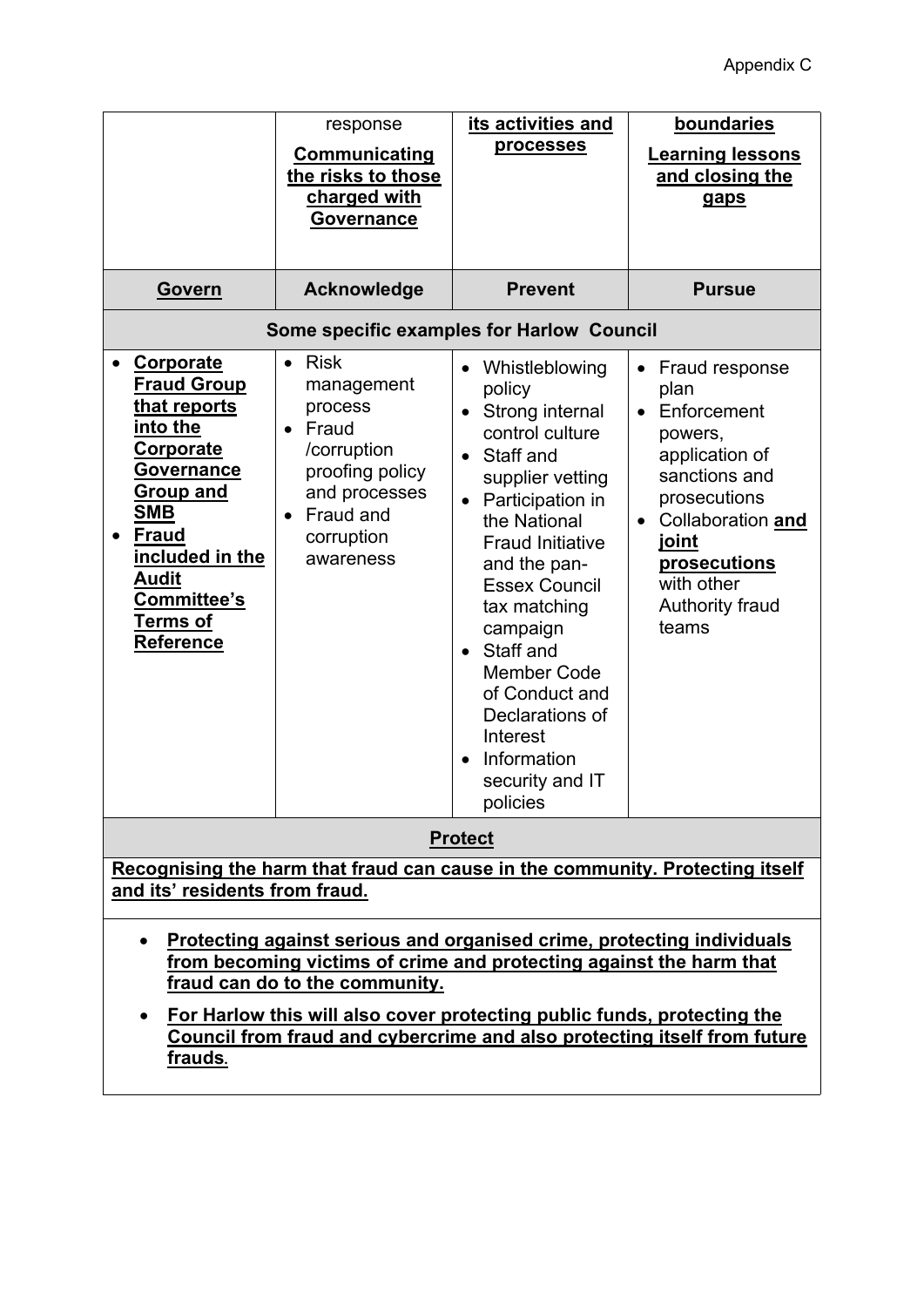## **5. Key Fraud and Corruption Risks**

It is important that the Council recognises and actively manages its risks relating to fraud and corruption, using its Risk Management Strategy to help achieve this. Fraud and corruption risks are considered as part of the Council's strategic risk management arrangements using both pro-active and reactive components.

The key fraud and corruption risk areas for councils have been identified in the **Fighting Fraud and [Corruption](https://www.gov.uk/government/uploads/system/uploads/attachment_data/file/503657/Fighting_fraud_and_corruption_locally_strategy.pdf) Locally Strategy 2020,** and those relevant to Harlow District Council are listed below; although not an exhaustive list:

- *Tenancy*: Fraudulent applications for housing or succession of tenancy, subletting of the property
- *Right To Buy fraud:* Fraudulent applications under the right to buy/acquire
- *Procurement*: Tendering issues, split contracts, double invoicing
- *Payroll*: False employees, overtime claims, expenses
- *Council Tax*: Discounts and exemptions, council tax support
- *Business Rates*: Fraudulent applications for exemptions and reliefs, unlisted properties and rates avoidance
- *Grants*: Work not carried out, funds diverted, ineligibility not declared
- *Internal Fraud*: Diverting council monies to a personal account, accepting bribes, stealing cash, misallocating social housing for personal gain, working elsewhere while claiming to be off sick, wrongfully claiming benefit while working, abuse of position such as misuse of assets/resources
- *Identity Fraud*: False identity/fictitious persons applying for services/payments
- *Money Laundering*: Exposure to suspect transactions
- *Insurance Fraud*: False claims including slips and trips
- *Disabled Facility Grants*: Fraudulent applications for adaptions to homes aimed at the disabled
- *No Resource to Public Funds*: Fraudulent claim of eligibility
- *Local Enterprise Partnerships*: Voluntary partnership between local authorities and business, procurement fraud and grant fraud
- *Cyber Dependent Crime and Cyber Enabled Fraud*: Enables a range of fraud types resulting in for example diversion of funds, creation of false applications for services and payments
- *Commission of Services:* **including joint commissioning, joint ventures, commercial services, third sector partnerships – conflicts of interest, collusion**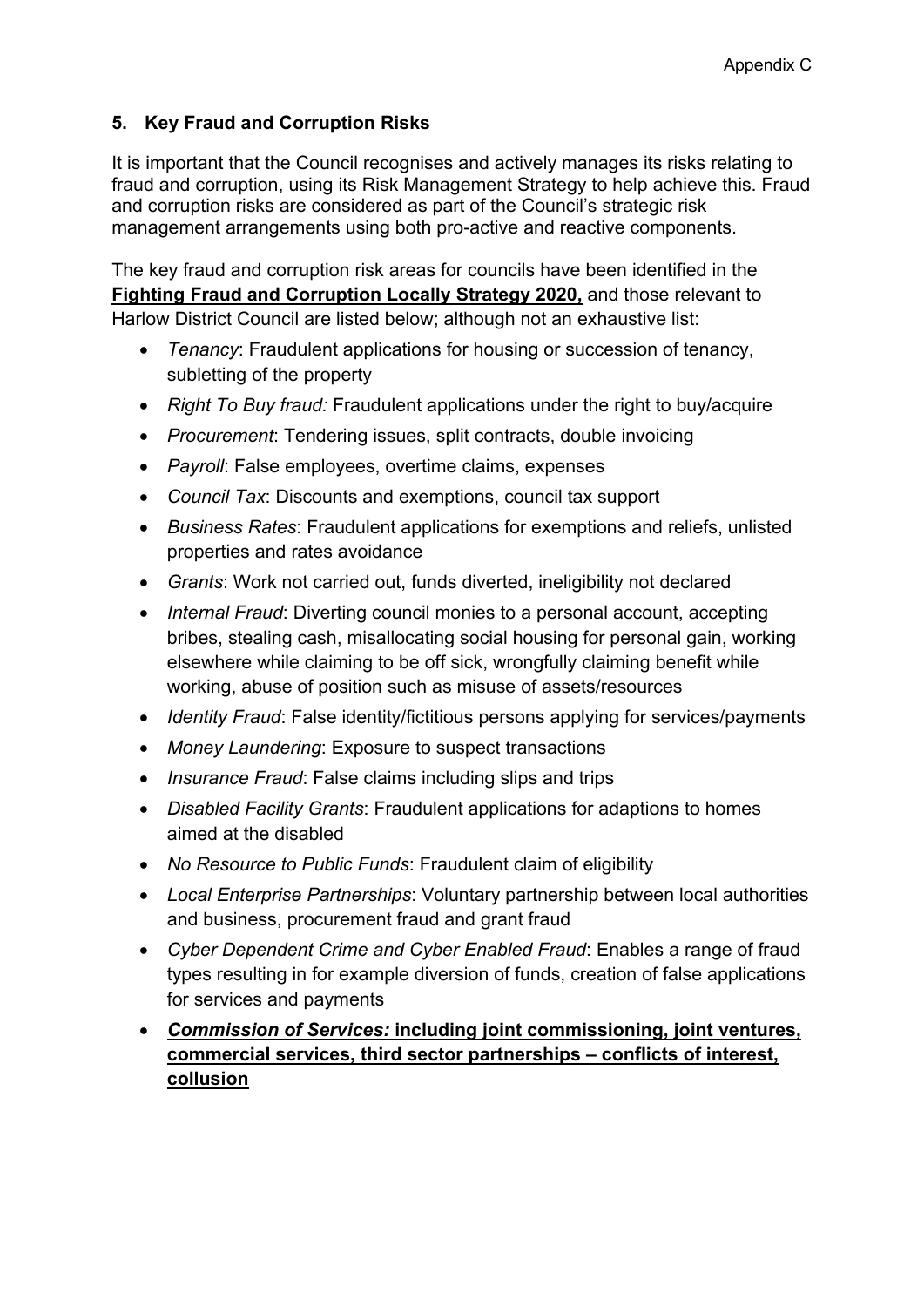The United Kingdom Anti-Corruption Strategy 2017-22 sets out a long term framework for tackling corruption. For local government, including Harlow Council, this sets out the following goals:

- Greater procurement transparency, enabling better identification and mitigation of corruption risks.
- Strengthened awareness and capability within contracting authorities leading to a stronger awareness of corruption risks and more capability to detect and deter illegality.

## **6. Approach**

The prevention and detection of fraud and corruption and the protection of the public purse is everyone's responsibility. The key components in achieving this are:

*Proactive*

- Strengthening the anti-fraud culture to increase resilience to fraud
- Preventing fraud through the implementation of appropriate and robust internal controls including robust procurement and cyber security measures
- Increasing fraud and corruption awareness of Council officers, Members **and residents**
- Deterring fraud attempts by publicising the actions the Council takes against corruption and fraudsters

## *Reactive*

- Detecting fraud and corruption through data and intelligence analysis
- Implementing effective whistleblowing arrangements
- Investigating fraud and corruption referrals
- Applying sanctions, both civil and criminal
- Seeking redress, including the recovery of assets and money

The table below lists the suggested approach and expected outcomes against each of the four pillars of the Council's Anti-Fraud and Corruption Strategy, which will be supported by a rolling action plan.

| <b>Principle</b>                                             | Approach                                                                                                                                                                                        | <b>Expected Outcome</b>                                                                                                                 |
|--------------------------------------------------------------|-------------------------------------------------------------------------------------------------------------------------------------------------------------------------------------------------|-----------------------------------------------------------------------------------------------------------------------------------------|
| Govern by having a<br>holistic approach to<br>tackling fraud | Oversight through the<br>quarterly Corporate Fraud<br><b>Group meetings</b><br>Performance monitored by<br>the Corporate Governance<br><b>Group and Audit and</b><br><b>Standards Committee</b> | <b>Delivery of the Council's</b><br><b>Anti-Fraud and</b><br><b>Corruption Plan that</b><br>tackles both internal and<br>external fraud |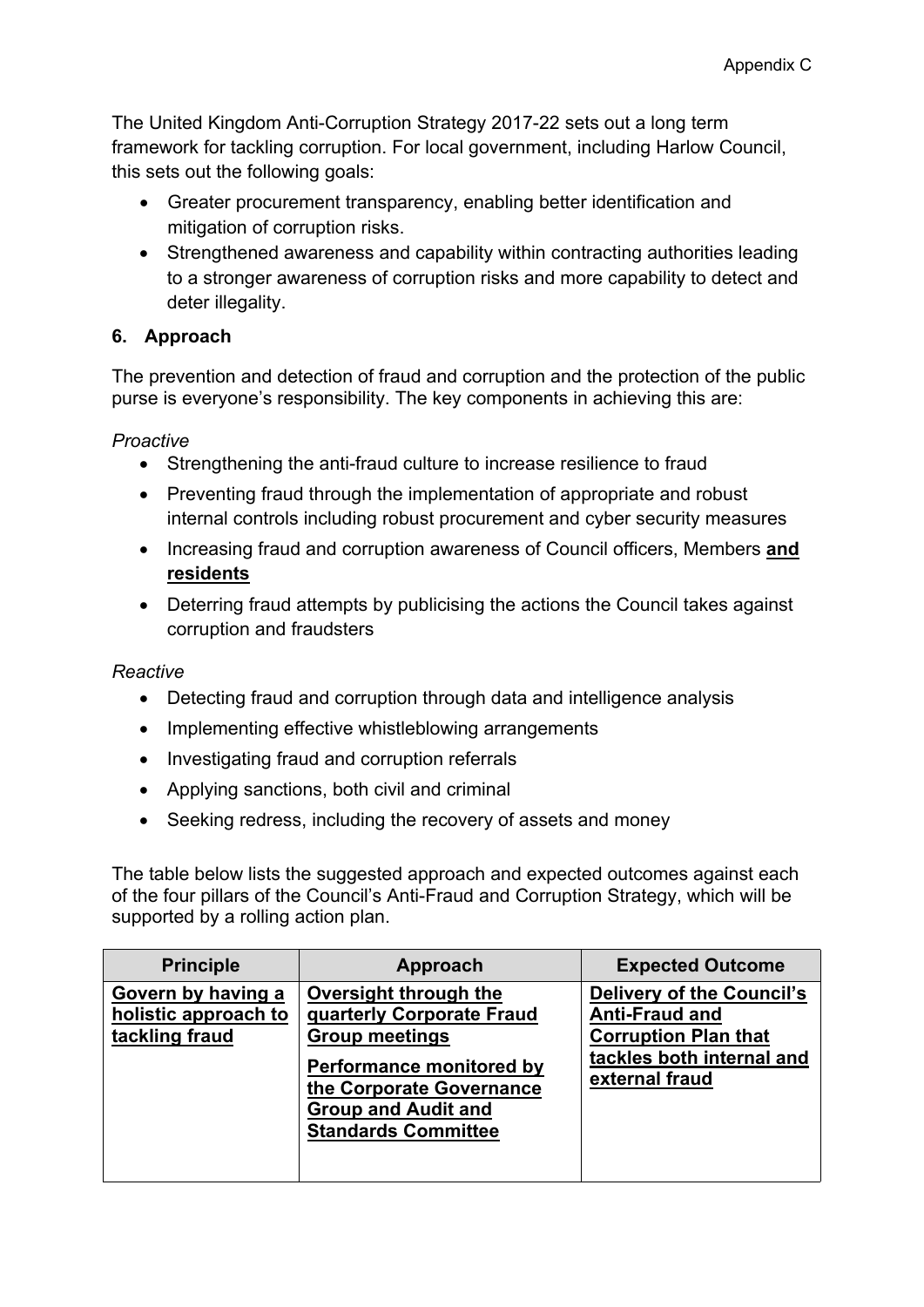| <b>Principle</b>                                                                | <b>Approach</b>                                                                                                              | <b>Expected Outcome</b>                                                                                                                      |
|---------------------------------------------------------------------------------|------------------------------------------------------------------------------------------------------------------------------|----------------------------------------------------------------------------------------------------------------------------------------------|
| Acknowledging and<br>understanding fraud<br>and corruption risks                | Using the risk management<br>process to assess current and<br>future fraud and corruption risks                              | Increased reporting of<br>cases<br>Increased awareness of<br>anti-fraud and corruption<br>process and procedures<br>throughout the Council   |
|                                                                                 | Continued cultural change and<br>increase in fraud and corruption<br>awareness both internally and<br>outside of the Council |                                                                                                                                              |
|                                                                                 | Annual fraud report through<br>central collection of fraud data                                                              |                                                                                                                                              |
|                                                                                 | Improved sharing of fraud and<br>corruption threats, information<br>and intelligence both internally<br>and externally       |                                                                                                                                              |
| Preventing and<br>detecting more fraud<br>and corruption                        | Fraud and corruption proofing<br>of policy and processes                                                                     | Increased levels of anti-<br>fraud and corruption                                                                                            |
|                                                                                 | Better use of data and<br>technology to prevent and<br>detect fraud and corruption                                           | awareness<br>When fraud or corruption<br>has occurred because of a<br>breakdown in the Council's                                             |
|                                                                                 | Assessment of the Council's<br>internal controls framework to<br>ensure it remains robust                                    | systems or procedures,<br>the Section 151 Officer will                                                                                       |
|                                                                                 | Supporting anti-fraud and<br>corruption policies and<br>procedures including<br>whistleblowing and money<br>laundering       | ensure that the<br>appropriate improvements<br>in the control systems are<br>implemented to prevent a<br>recurrence.                         |
|                                                                                 |                                                                                                                              | Any significant control<br>issues are reported in the<br>Annual Governance<br>Statement along with<br>actions taken to address<br>the issue. |
| Be stronger in<br>punishing<br>fraud and corruption<br>and recovering<br>losses | Develop capacity and capability<br>to investigate and prosecute<br>fraud and corruption                                      | Successful use of<br>sanctions and/or<br>prosecution                                                                                         |
|                                                                                 | <b>Consistent and effective</b><br>response for dealing with fraud<br>and corruption cases                                   | Reduce the losses as a<br>result of fraud or<br>corruption                                                                                   |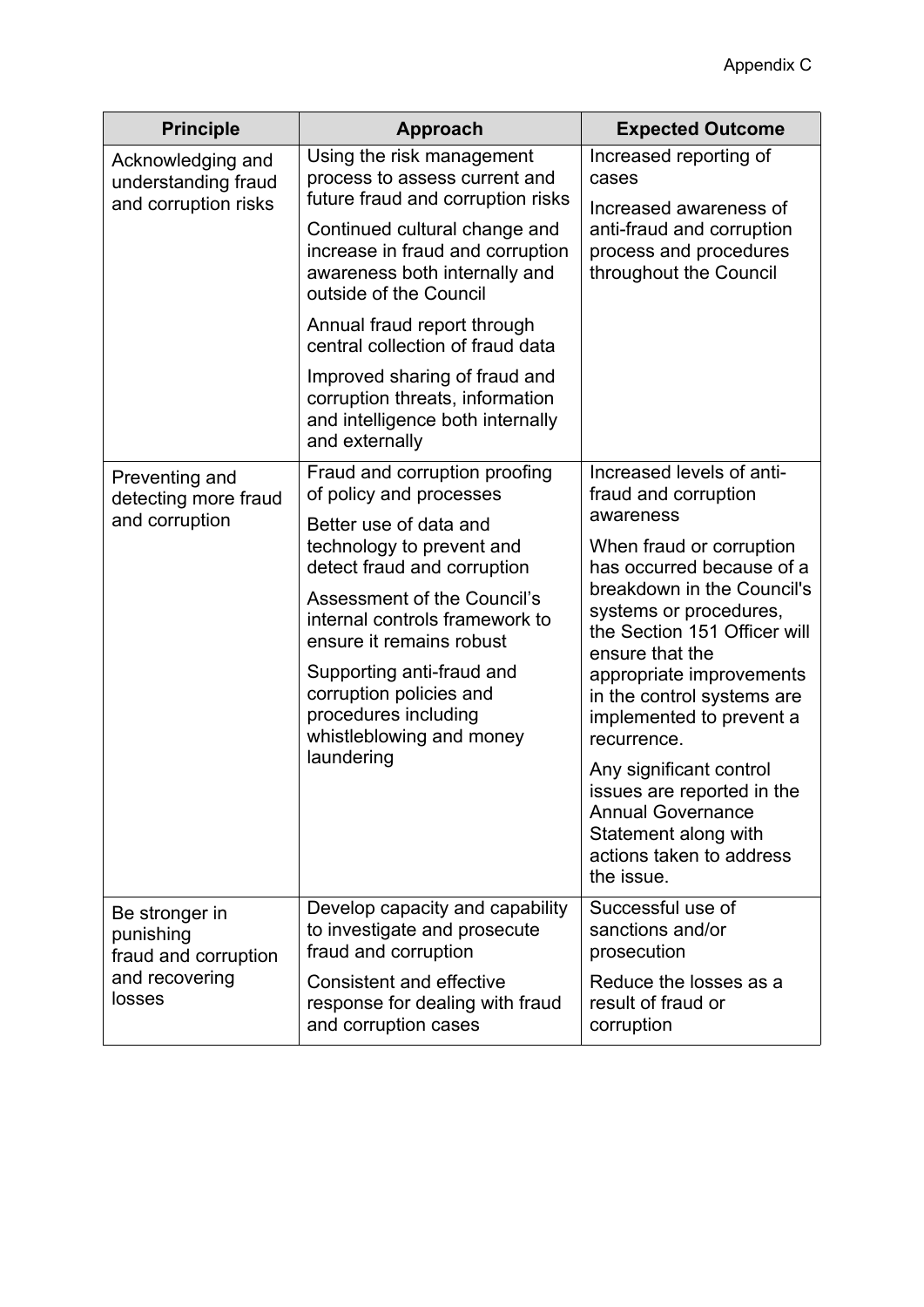| <b>Responsibility</b>                   | <b>Role</b>                                                                                                                                                                                                                                                                                                                                                                                                                                            |
|-----------------------------------------|--------------------------------------------------------------------------------------------------------------------------------------------------------------------------------------------------------------------------------------------------------------------------------------------------------------------------------------------------------------------------------------------------------------------------------------------------------|
| <b>Chief Executive</b>                  | Ultimately responsible for preventing and detecting<br>theft, fraud and corruption and promoting an anti-fraud<br>and corruption culture.                                                                                                                                                                                                                                                                                                              |
| <b>Members</b>                          | As elected representatives, all Members of the<br>Council have a duty to the public to maintain the<br>highest standards of conduct and ethics, and to<br>ensure the Council is open and transparent in all the<br>decisions it makes. Members are required to adhere<br>to the Council's constitution, which incorporates a<br>Member Code of Conduct.                                                                                                |
| <b>Audit and Standards</b><br>Committee | To satisfy itself there are adequate arrangements in<br>place to manage risk (including that relating to fraud<br>and corruption) effectively. To monitor Council policies<br>on Anti-Fraud and Corruption and to receive periodic<br>reports on fraud and corruption.<br>Monitoring the operation of the Code of Conduct.                                                                                                                             |
| <b>Corporate Governance</b><br>Group    | Develop, review and maintain the Anti-Fraud and<br>Corruption Framework through the Corporate Fraud<br>Group.                                                                                                                                                                                                                                                                                                                                          |
| Senior Management Board                 | Ensuring all Staff follow this Strategy and any related<br>policies and procedures, supported by the Council's<br>Internal Audit and Human Resources functions.                                                                                                                                                                                                                                                                                        |
| Section 151 Officer                     | Has a statutory responsibility under the Local<br>Government Act 1972 for the proper administration of<br>the Council's financial affairs. Where irregularities,<br>fraud or corruption are suspected the S151 Officer<br>should be informed. On being informed of an alleged<br>irregularity, fraud or corruption the S151 Officer will<br>determine the arrangements for investigating the<br>matter in line with the Council's Fraud Response Plan. |
| <b>Monitoring Officer</b>               | Under the Local Government Act 1972 has the<br>specific duty to ensure that the Council, its Officers,<br>and its Elected Councillors, maintain the highest<br>standards of conduct in all they do. They also advise<br>the Council on the legality of their decisions.                                                                                                                                                                                |
| Managers (all levels)                   | Responsible for preventing and detecting fraud and<br>corruption and ensuring they operate effective<br>mechanisms in their area of control to:                                                                                                                                                                                                                                                                                                        |
|                                         | Prevent theft, fraud and corruption thereby<br>safeguarding the Council's assets and interests<br>Promote employee awareness<br>Assess the risk of fraud and corruption and take                                                                                                                                                                                                                                                                       |

## **7. Responsibility for implementing this Strategy**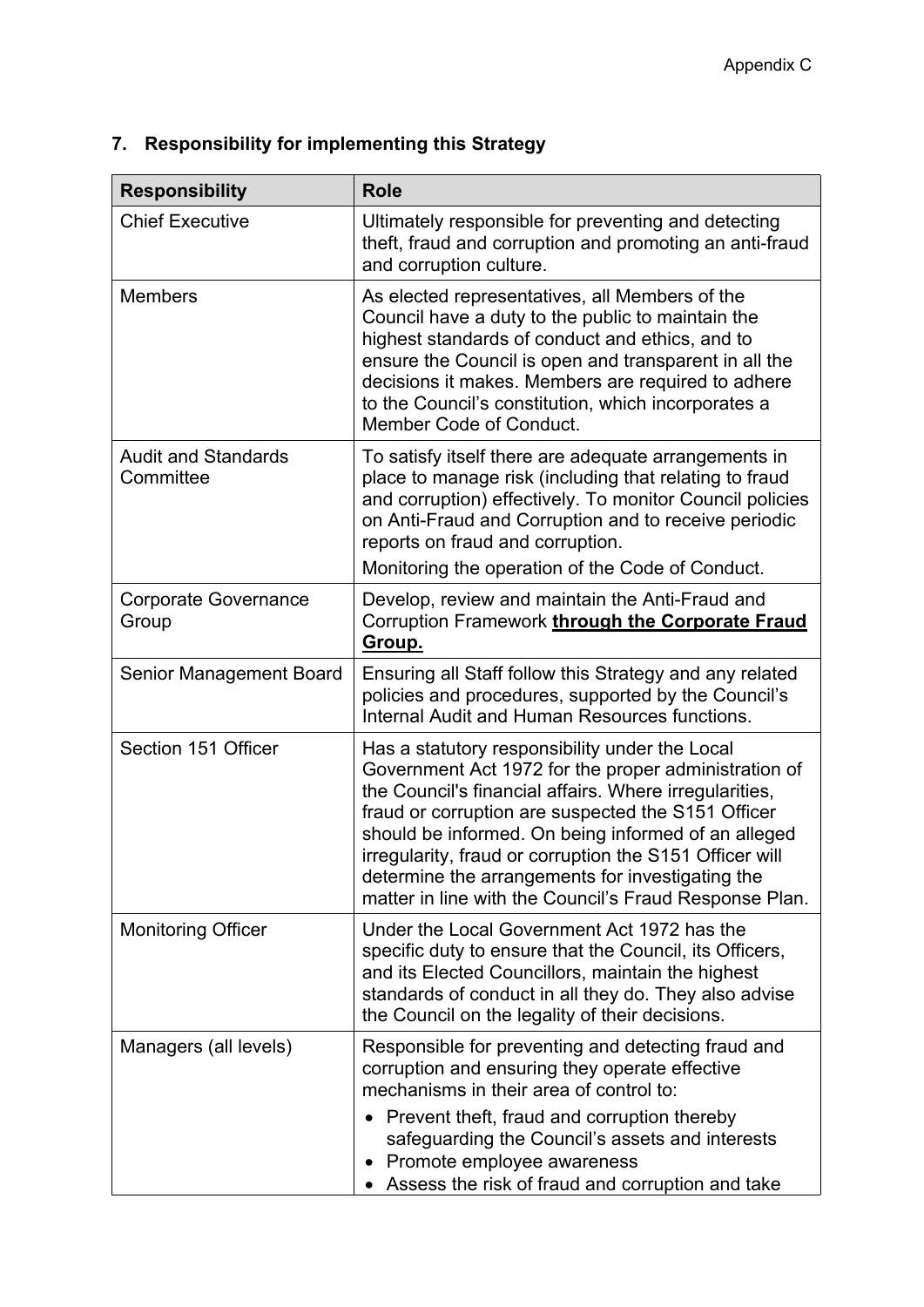| <b>Responsibility</b>           | <b>Role</b>                                                                                                                                                                                                                                                                       |
|---------------------------------|-----------------------------------------------------------------------------------------------------------------------------------------------------------------------------------------------------------------------------------------------------------------------------------|
|                                 | appropriate action<br>Take prompt action in line with the Fraud<br>Response Plan where they suspect or are alerted<br>to possible theft, fraud or corruption                                                                                                                      |
| All staff                       | All staff have a responsibility to prevent, detect and<br>report on fraud and corruption or suspected cases.                                                                                                                                                                      |
| <b>Partners and Contractors</b> | Required to comply with the Council's policies and<br>procedures when undertaking work for and jointly with<br>the Council                                                                                                                                                        |
| <b>External Audit</b>           | Under the International Standard on Auditing 240,<br>when conducting an audit External Audit are<br>responsible for obtaining reasonable assurance that<br>the financial statements taken as a whole are free<br>from material misstatement, whether caused by fraud<br>or error. |
| <b>Internal Audit</b>           | Providing assurance on the effectiveness of systems<br>and procedures to prevent and detect fraud and<br>corruption (by undertaking audits).                                                                                                                                      |
|                                 | Supporting Managers in minimising fraud and<br>corruption related risk and are alert in all their work to<br>risks and exposures that could allow fraud and<br>corruption to take place.                                                                                          |

## **8. Supporting Policies, Procedures and Processes**

The Council has a range of policies, procedures and processes in place to formalise arrangements for the prevention, detection and investigation of fraud and corruption. These include:

- Anti-Fraud and Corruption Strategy (this document)
- Whistleblowing Policy and Procedure (located on the Council's Kaonet) [https://www.harlow.gov.uk/sites/default/files/documents/Whistleblowing%20po](https://www.harlow.gov.uk/sites/default/files/documents/Whistleblowing%20policy%20and%20procedure.pdf) [licy%20and%20procedure.pdf](https://www.harlow.gov.uk/sites/default/files/documents/Whistleblowing%20policy%20and%20procedure.pdf)
- Anti-Bribery Policy Statement (Appendix 1 of this document)
- Fraud Response Plan (Appendix 2 of this document)
- Anti-Money Laundering and Terrorism Financing Policy and Procedure (located on the Council's Kaonet) [https://www.harlow.gov.uk/sites/default/files/documents/Anti](https://www.harlow.gov.uk/sites/default/files/documents/Anti-money%20laundering%20and%20terrorism%20financing%20policy%20and%20procedure.pdf)[money%20laundering%20and%20terrorism%20financing%20policy%20and%](https://www.harlow.gov.uk/sites/default/files/documents/Anti-money%20laundering%20and%20terrorism%20financing%20policy%20and%20procedure.pdf) [20procedure.pdf](https://www.harlow.gov.uk/sites/default/files/documents/Anti-money%20laundering%20and%20terrorism%20financing%20policy%20and%20procedure.pdf)
- Employee and Member Codes of Conduct (located on the Council's website and published as part of the Constitution)
- Financial Regulations (located on the Council's Kaonet and published as part of the Constitution)
- Contract Standing Orders (located on the Council's Kaonet and published as part of the Constitution)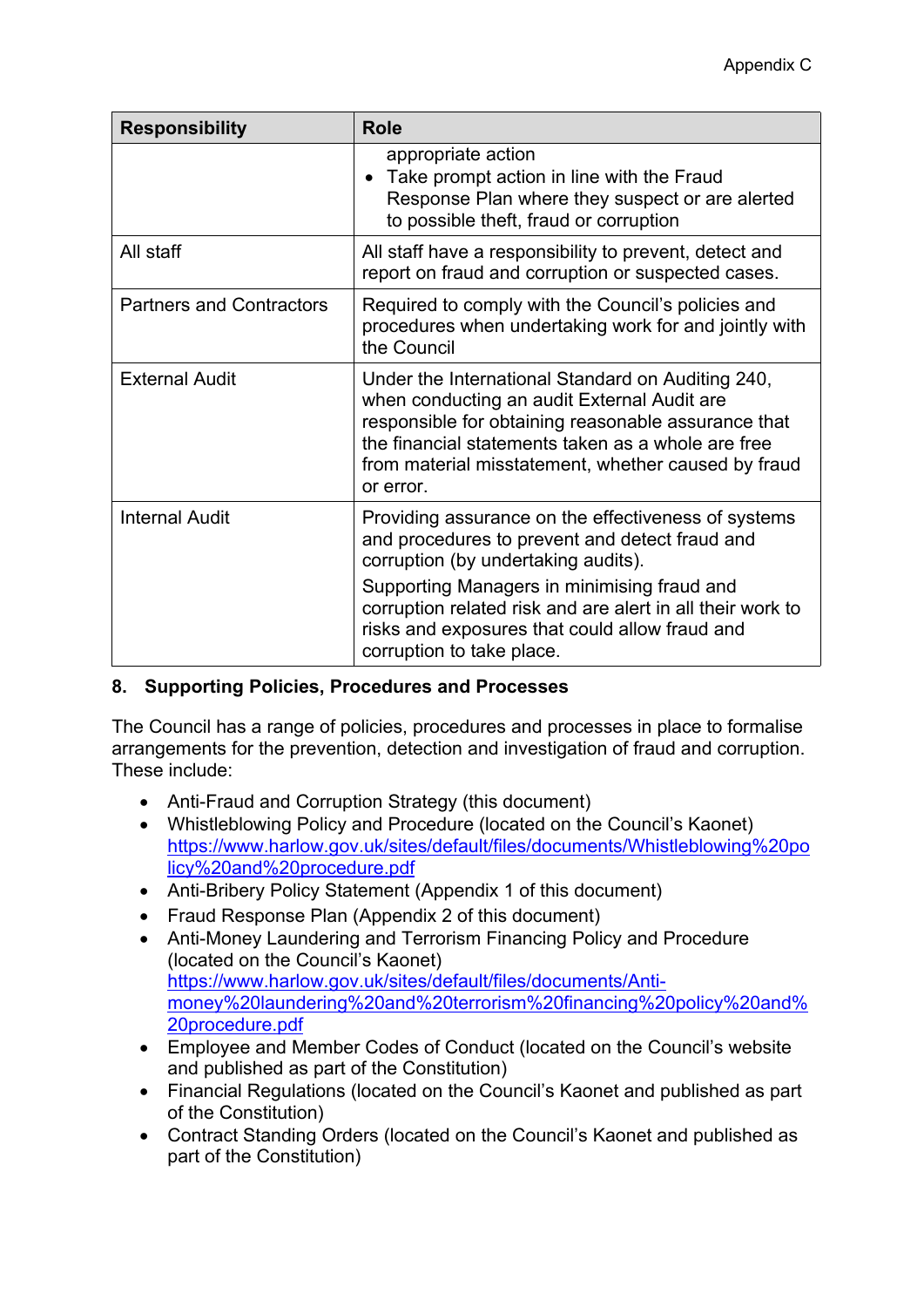#### **9. Policy Reporting, Review and Monitoring Performance**

This Strategy can only be varied with the collective agreement of the Chief Executive, the Section 151 Officer and the Monitoring Officer.

The Head of Finance, as Section 151 Officer, will develop **through the Corporate Fraud Group** a rolling Anti-Fraud Action Plan to support the Strategy.

It will be the responsibility of the Senior Management Board, via the Corporate Governance Group, to ensure there are adequate resources to support the action plan.

The Audit and Standards Committee will receive regular fraud updates to assist in their oversight of the Council's Anti-Fraud and Corruption Strategy and arrangements.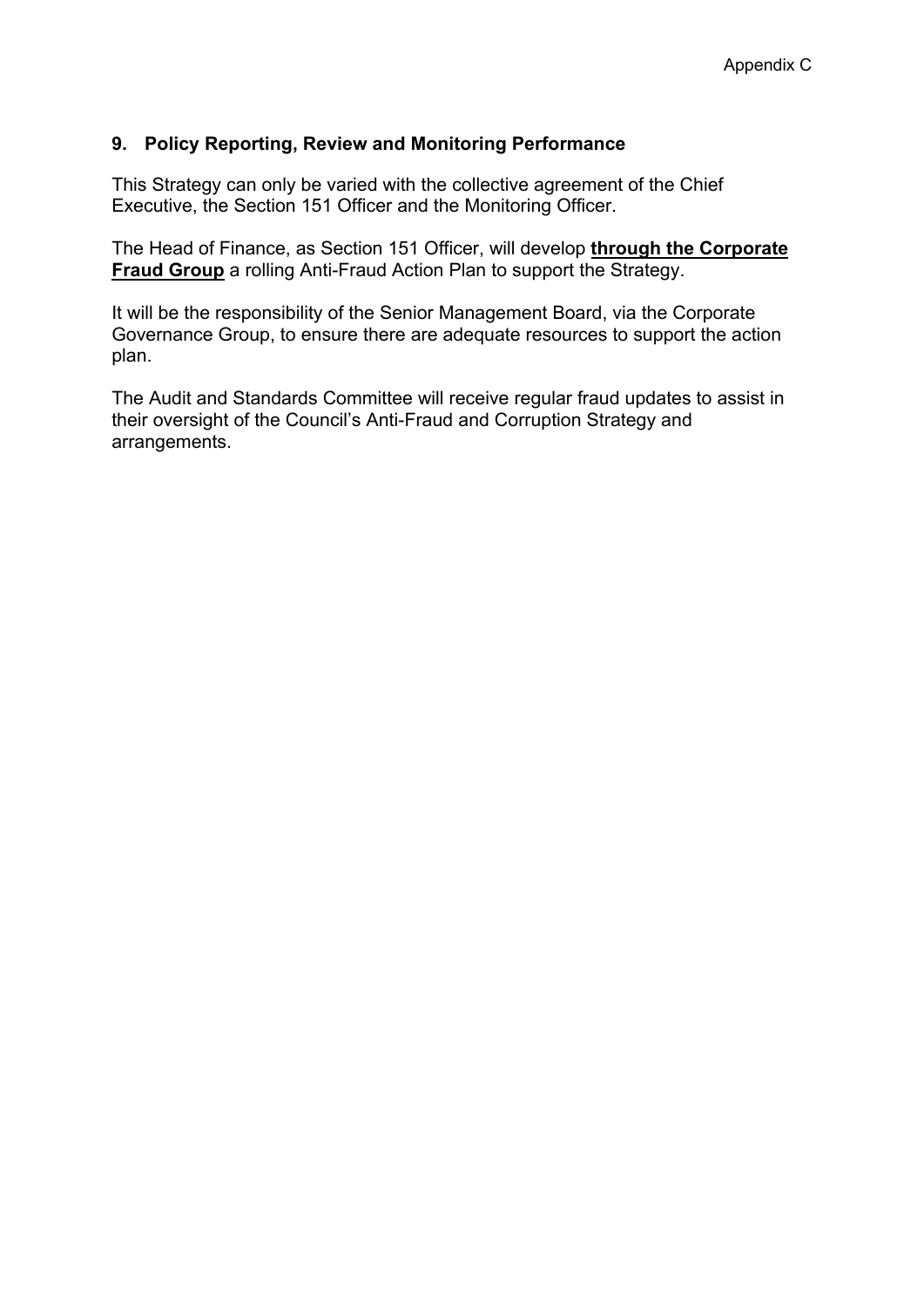## *Appendix 1*

## **ANTI-BRIBERY POLICY STATEMENT**

Bribery is a criminal offence. Harlow Council does not, and will not, pay bribes or offer improper inducements to anyone for any purpose, nor does it or will it, accept bribes or improper inducements. To use a third party as a conduit to channel bribes to others is also a criminal offence.

Harlow Council is committed to the prevention, deterrence and detection of bribery and has zero tolerance towards bribery.

#### **Bribery**

Bribery is defined as an inducement or reward offered, promised or provided to gain personal, commercial, regulatory or contractual advantage. It is unacceptable to:

- give, promise to give, or offer a payment, gift or hospitality with the expectation or hope that a business advantage will be received, or to reward a business advantage already given
- give, promise to give, or offer a payment, gift or hospitality to a government official, agent or representative to expedite a routine procedure
- accept payment from a third party that you know or suspect is offered with the expectation that it will obtain a business advantage for them
- accept a gift or hospitality from a third party if you know or suspect that it is offered or provided with an expectation that a business advantage will be provided by the Council in return
- retaliate against or threaten a person who has refused to commit a bribery offence or who has raised concerns under this policy
- engage in activity in breach of this policy.

## **Objective of this Policy**

This Policy provides a coherent and consistent framework to enable Officers to understand and implement arrangements enabling compliance. In conjunction with related policies and key documents it will also enable employees to identify and effectively report a potential breach. The Council requires that all staff, including those permanently employed, temporary agency staff and contractors to:

 act honestly and with integrity at all times and to safeguard the Council's resources for which they are responsible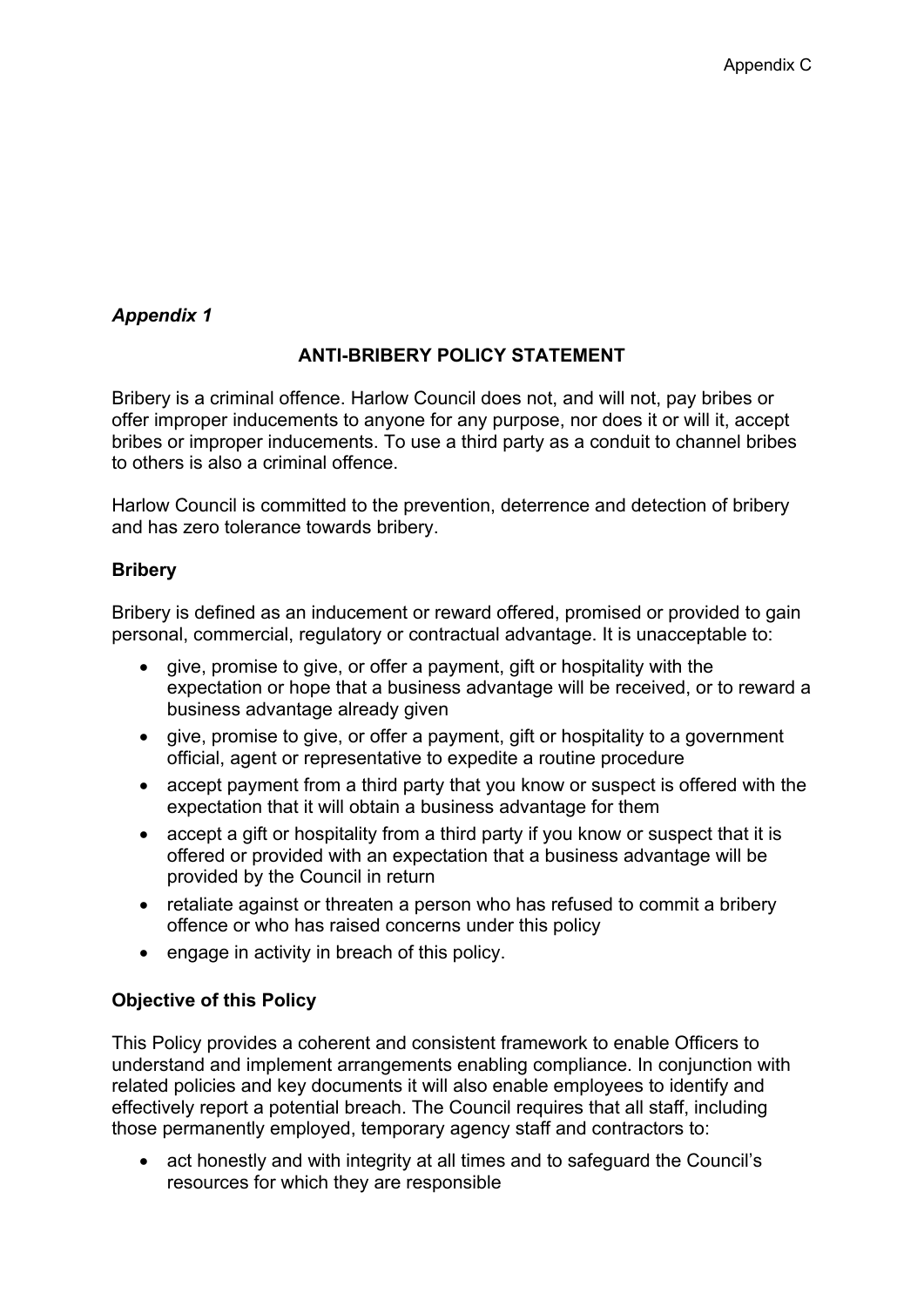comply with the laws and regulations of all jurisdictions in which the Council operates

#### **Scope of this Policy**

This Policy applies to all of the Council's activities. For partners, joint ventures, subsidiary companies and suppliers, we will seek to promote the adoption of policies consistent with the principles set out in this Policy.

Within the Council, the responsibility to control the risk of bribery occurring resides at all levels of the Council. It does not rest solely within assurance functions, but in all service areas.

#### **The Council's commitment to action**

The Council commits to:

- Setting out a clear Anti-Bribery Policy and keeping it up to date
- Making all employees aware of their responsibilities to adhere strictly to this Policy at all times
- Raising awareness, and where appropriate offer training, so all employees can recognise and avoid the use of bribery by themselves and others
- Encouraging its employees to be vigilant and to report any suspicions of bribery, providing them with suitable channels of communication and ensuring sensitive information is treated appropriately
- Rigorously investigating instances of alleged bribery and assisting police and other appropriate authorities in any resultant prosecution
- Taking firm and vigorous action against any individual(s) involved in bribery
- Provide information to all employees to report breaches and suspected breaches of this policy
- Include appropriate clauses in contracts to prevent bribery.

## **Gifts and Hospitality**

This Policy is not meant to change the requirements of the Council's Gifts and Hospitality Policy (included in the Officer Code of Conduct). The Policy makes clear that sample tokens of modest value bearing the name or insignia of the organisation giving them (for example, pens, diaries or calendars) whether given personally, or received in the post, may be retained unless they could be regarded as an inducement or reward. You should refuse the offer or invitation (or return the gift) unless your Head of Service has advised you that it may be accepted or retained.

#### **Staff Responsibilities**

The prevention, detection and reporting of bribery and other forms of corruption are the responsibility of all those working for the Council or under its control. All staff are required to avoid activity that breaches this Policy. Staff must: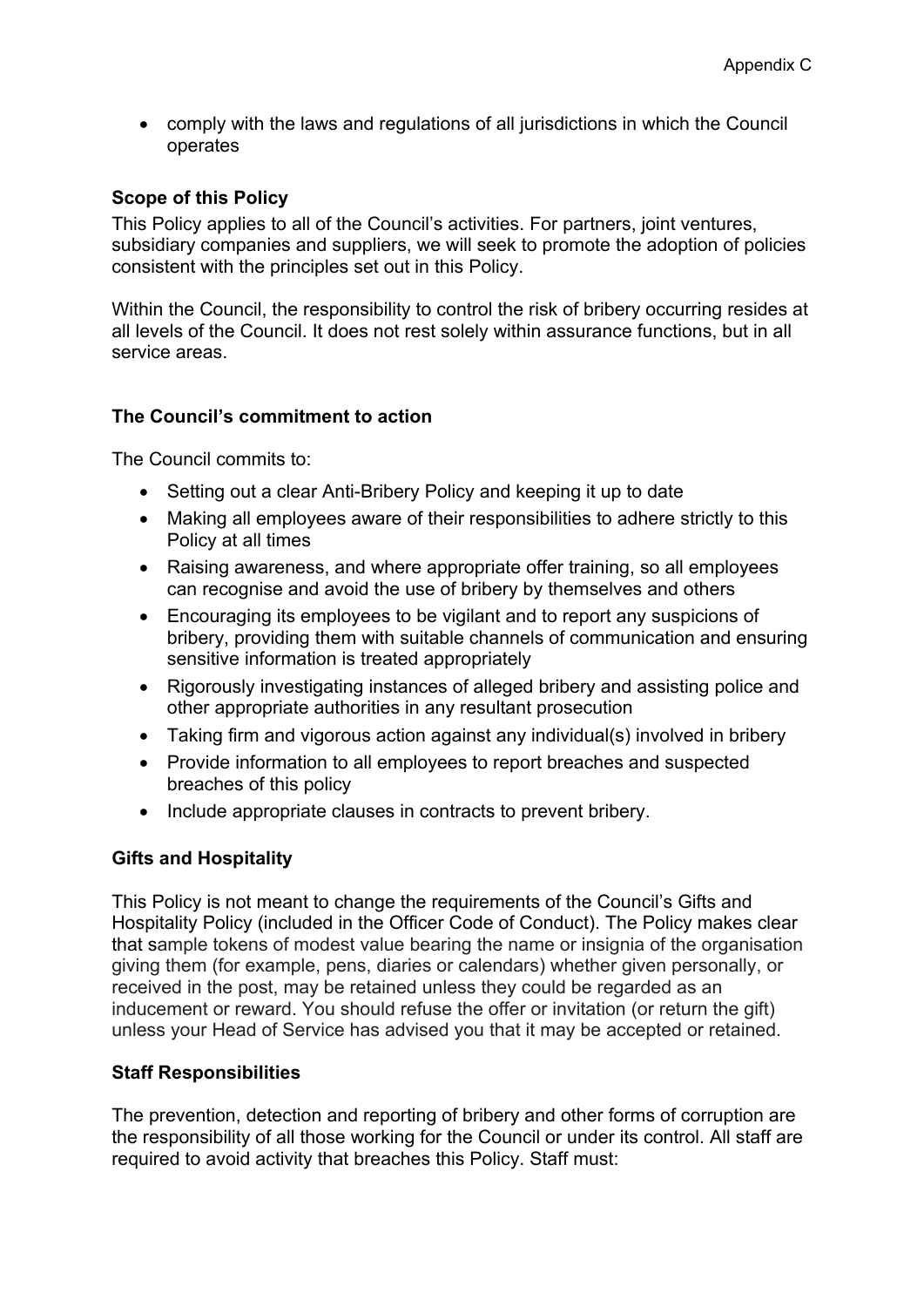- ensure that they read, understand and comply with this Policy
- raise concerns as soon as possible as they believe or suspect that a conflict with this Policy has occurred, or may occur in the future.

As well as the possibility of civil and criminal prosecution, staff that breach this Policy will face disciplinary action, which could result in summary dismissal for gross misconduct.

#### **Raising a concern**

The Council is committed to ensuring that all of its Officers have a safe, reliable, and confidential way of reporting any suspicious activity. Officers have a responsibility to help detect, prevent and report instances of bribery. If an Officer has a concern regarding a suspected instance of bribery or corruption, they should report it.

There are multiple channels to help staff raise concerns and should refer to the Whistleblowing Policy to determine their favoured course of action. Staff who do not have access to the Kaonet should contact the Internal Audit Manager or their Head of Service. Concerns can be raised anonymously.

In the event that an incident of bribery, corruption, or wrongdoing is reported, the Council will act as soon as possible to evaluate the situation. The Council has a clearly defined Whistleblowing Policy and Fraud Response Plan which set out the procedures for investigating fraud, misconduct and noncompliance issues. This is easier and quicker if concerns raised are not anonymous.

Staff who refuse to accept a bribe, or those who raise concerns or report wrongdoing can understandably be worried about the repercussions. The Council aims to encourage openness and will support anyone who raises a genuine concern in good faith under this Policy, even if they turn out to be mistaken.

The Council is committed to ensuring nobody suffers detrimental treatment through refusing to take part in bribery or corruption, or because of reporting a concern in good faith. If you have any questions about these procedures they can be directed to the Internal Audit Manager or the Council's Monitoring Officer.

## **Bribery Act 2010**

Under the Bribery Act 2010 there are four core bribery offences:

- 1. offering, promising or giving a bribe
- 2. requesting, agreeing to receive or accepting a bribe
- 3. bribing a foreign public official; and
- 4. a corporate offence of failing to prevent bribery.

A local authority, such as Harlow Council, could be liable to prosecution if an employee, agent, or subsidiary bribes another person, intending to obtain an advantage for the local authority.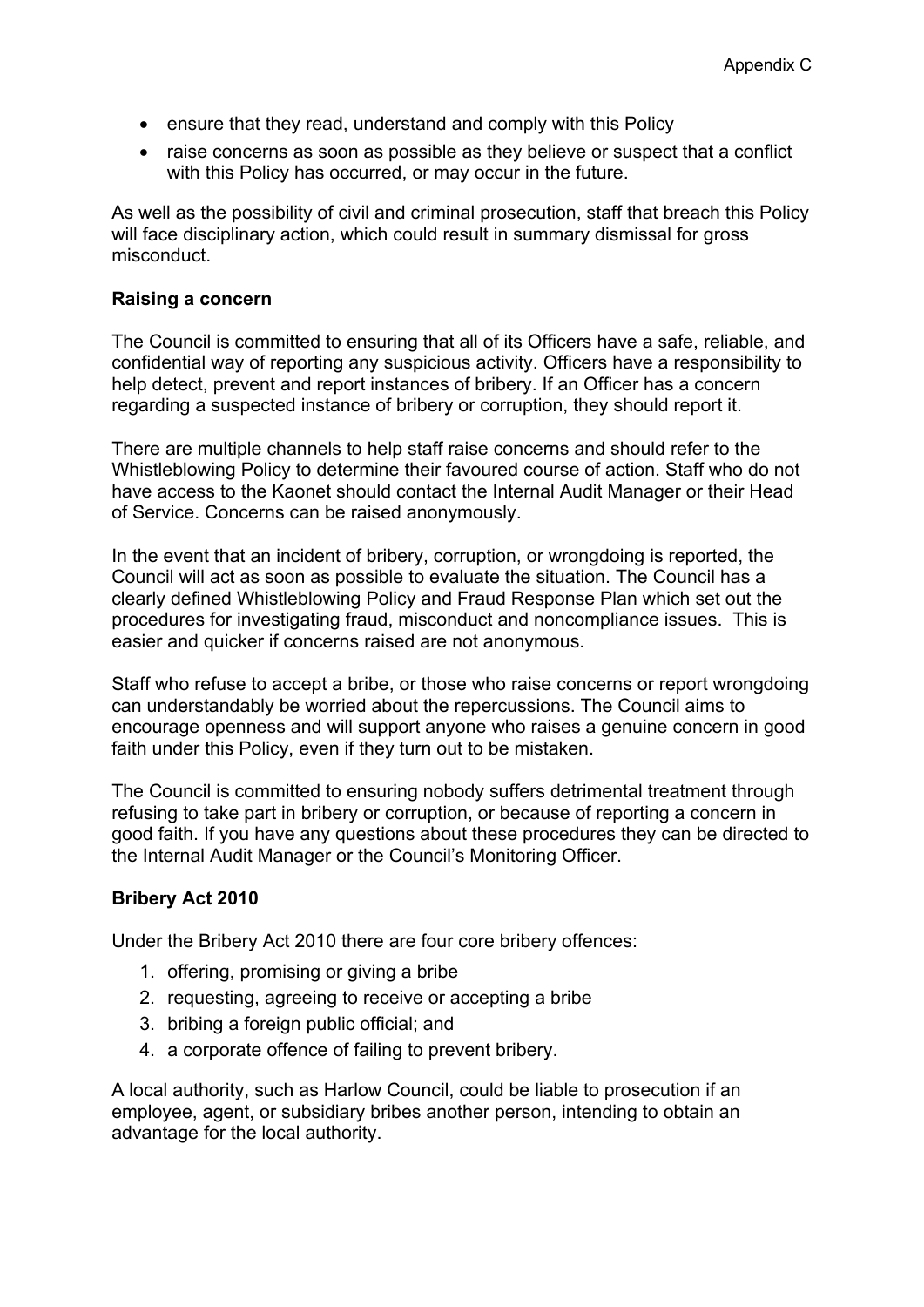For individuals, the penalties for committing a crime under the Act are a maximum of 10 years' imprisonment, along with an unlimited fine, and the potential for the confiscation of property under the [Proceeds](https://en.wikipedia.org/wiki/Proceeds_of_Crime_Act_2002) of Crime Act 2002.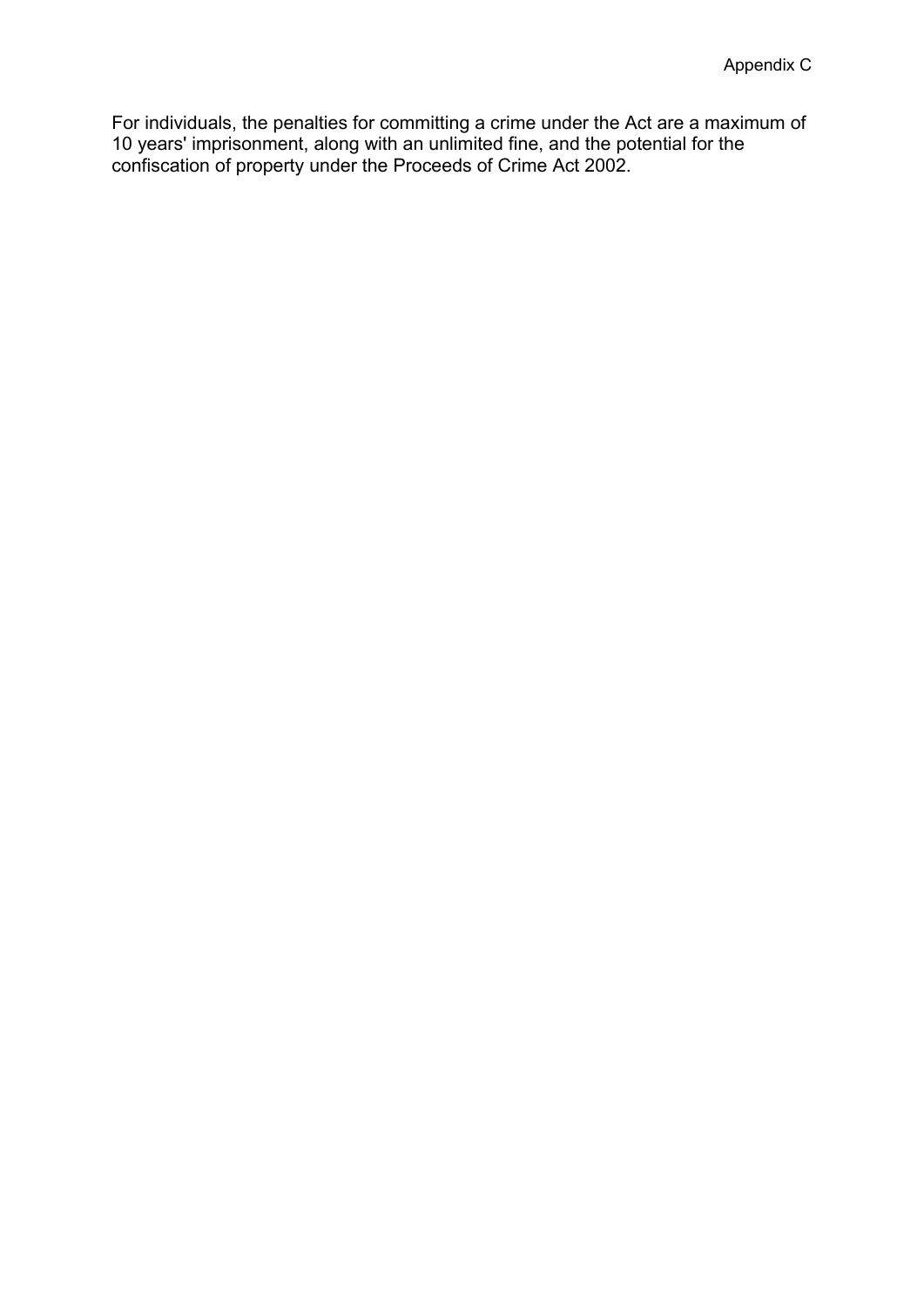## *Appendix 2*

## **HARLOW COUNCIL FRAUD RESPONSE PLAN**

#### **1. Introduction**

- 1.1 The Fraud Response Plan defines the way that Harlow Council applies its various policies and procedures to suspected theft, fraud, corruption and bribery.
- 1.2 It fits in with various other documents, including the Council's Anti-Fraud and Corruption Strategy and the Whistleblowing Policy and procedure. The procedures for dealing with suspected money laundering are different from other problems – see the Anti-Money Laundering and Terrorism Financing Strategy and procedure for the necessary actions.
- 1.3 Different rules apply to Benefits Fraud.
- 1.4 The aim of this Plan is to provide a toolkit for dealing with problems, and rapid access to expert advice. This Fraud Response Plan guides Managers on how to react to suspicions of fraud, theft, corruption and bribery.
- 1.5 Additionally, it gives an outline on how investigations will be progressed, the Manager's role and the role of the Investigating Officer.

#### **2. Purpose of the Fraud Response Plan**

- 2.1 The Fraud Response Plan is designed to ensure timely and effective action in the event of suspected fraud to:
	- Minimise fraud by taking prompt action
	- Prevent further losses where fraud has occurred
	- Maximise recovery of losses
	- Ensure the accuracy and integrity of evidence for successful disciplinary and court action
	- Identify lessons to be learned to improve fraud management
	- Maximise positive publicity when frauds are discovered and dealt with effectively
	- Deter others from fraud that they may be contemplating

In addition to obvious frauds involving theft of assets or the misappropriation of funds, the following are examples of the types of activity that may be regarded as fraud. The list is merely indicative and not exhaustive:

- Manipulation or misreporting of financial information.
- Misuse of the organisation's assets, including cash, stock and other assets
- Deception (e.g. misrepresentation of qualifications to obtain employment)
- Offering or accepting bribes or inducements from third parties
- Conspiracy to breach laws or regulations
- Fraudulent completion of official documents (e.g. VAT receipts)
- Time recording fraud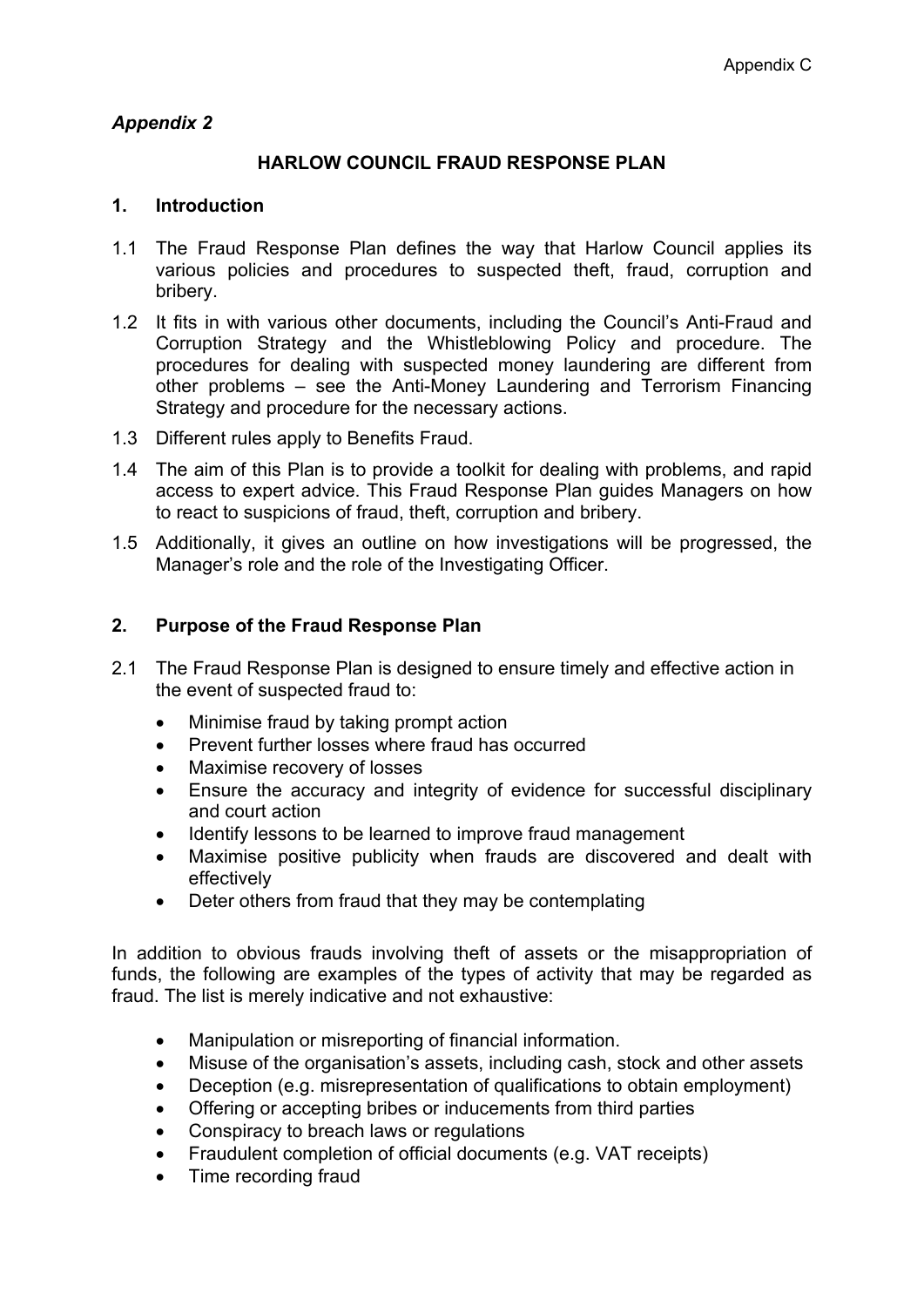Theft of intellectual property (e.g. unauthorised use of a brand name/logo, theft of customer data or product design)

#### **3. The Manager's role in dealing with suspected fraud**

#### *First response*

Where Managers suspect a fraud has taken place the first **course of action must be to contact the Head of Finance (as Section 151 Officer) and the Internal Audit Manager who decide at what point to inform** will in turn ensure the Monitoring Officer and the Chief Executive. are informed.

The only exception to this is where the matter is clearly related to the Benefits system. In such cases, refer the matter direct to the Department of Works and Pensions (DWP), details of which can be found on the Council's web site.

The Head of Finance will retain overall responsibility and control for any investigation but will delegate responsibility for leading the investigation to an Investigating Officer ensuring they are independent of the Service area under investigation and appropriately experienced and trained. Internal Audit will provide advice and guidance to the Investigating Officer if they are not appointed as such. **Investigations of suspected fraud should only be undertaken by Officers authorised by the Head of Finance.**

There may be circumstances where it is appropriate for local Managers to undertake some preliminary exploration to check on the validity of an allegation or irregularity to establish whether there is a case to be investigated. Where this occurs, advice should be sought from the Head of Finance or Internal Audit as such activity may alert the fraudster, resulting in the destruction of evidence or compromising the collection of further evidence.

Human Resources will be consulted should action need to be taken against an individual staff member, such as suspension to protect evidence. Therefore, the Head of Finance will inform Human Resources **and the relevant Head of Service** at the earliest opportunity, and if appropriate agree a way forward.

Where initial investigations point to the likelihood of a criminal act having taken place, the Head of Finance or Monitoring Officer will inform the Police. Crime numbers should be obtained and provided to Internal Audit and Insurance for reporting purposes.

#### *Initial Enquires*

Speed is of the essence, therefore the Investigating Officer should make discreet initial enquires to determine if there actually appears to be an irregularity. During this initial enquiry the Investigating Officer should:

- Determine the facts and factors that gave rise to the suspicion
- Examine the factors to determine whether a genuine mistake has been made or whether an irregularity has occurred
- Document their findings, ensuring access is restricted i.e. not held in an 'open area' of the network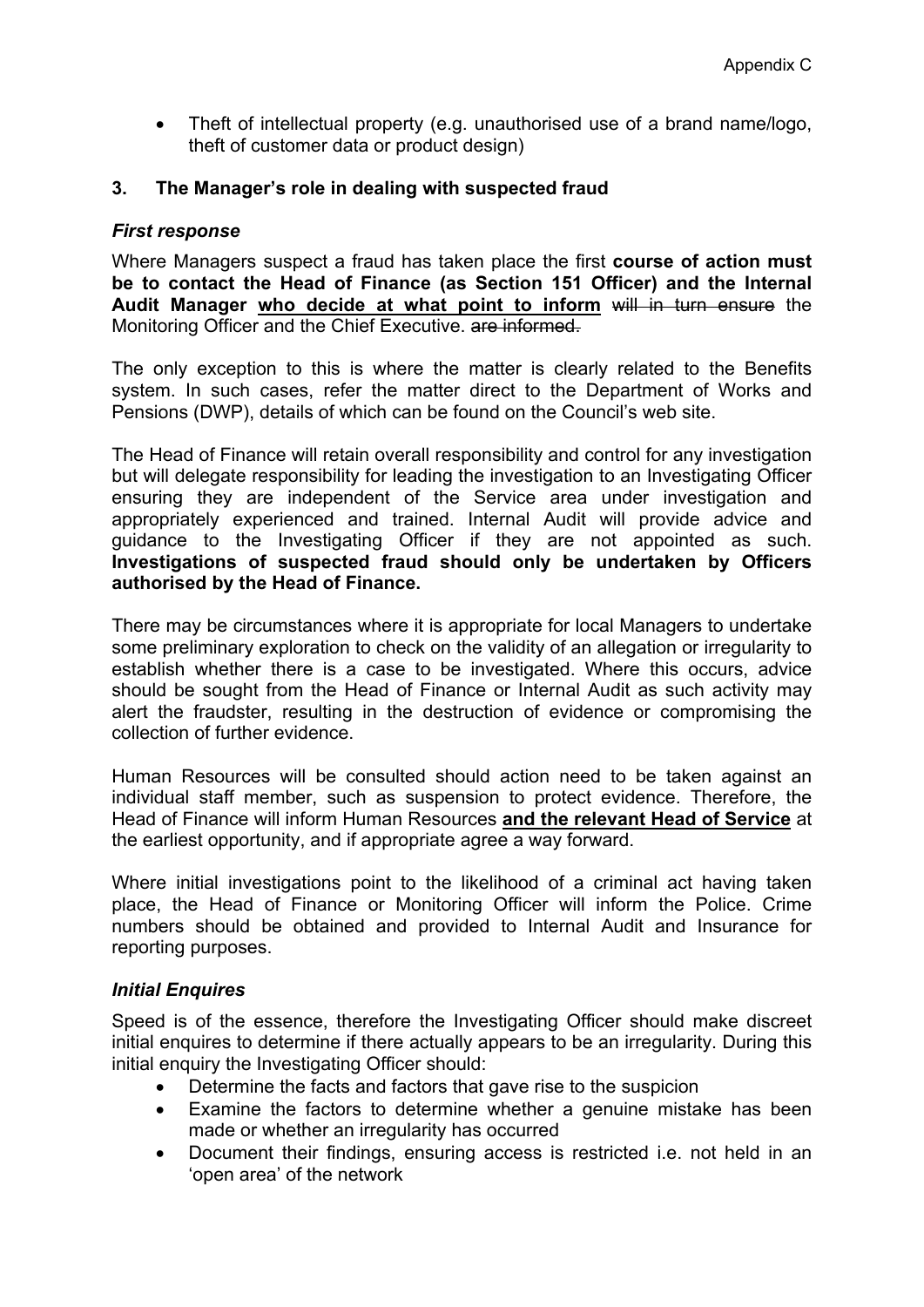Secure any relevant documentation/records if this can be done without alerting the perpetrator

The Investigating Officer should not formally interview staff at this stage.

## **4. Formal Investigation**

The Head of Finance will instigate a formal investigation, in consultation with Internal Audit and the relevant Head of Service, to be undertaken by the appointed Investigating Officer. In the absence of the Head of Finance, their responsibilities are transferred to the Monitoring Officer or Chief Executive.

Consideration will be given by the Head of Finance whether to involve other agencies such as Police, HM Revenue & Customs, Cabinet Office, the Department for Work and Pensions, the National Anti-Fraud Network, the National Crime Agency, External Audit and other councils.

The Head of Finance, in consultation with Human Resources **and the relevant Head of Service**, will consider whether it is necessary to suspend one or more employees to protect evidence, colleagues or assets in line with disciplinary procedures.

#### **5. Conducting the Investigation**

The exact format of an investigation is fluid but some general principles will apply to all investigations:

- Investigate and report back to the Head of Finance promptly. If the investigation extends more than two or three days then the Head of Finance or Internal Audit should be given periodic updates.
- Comply with legislation on interviewing (Police and Criminal Evidence Act, PACE) and surveillance (Regulation of Investigatory Powers Act, RIPA). However, it is not normally necessary, even when there may be a criminal offence, to conduct interviews under PACE rules. The Police can reinterview witnesses and suspects later on in the process.
- Record all evidence received, ensuring that it is sound and adequately supported (see further guidance below).
- Keep written records of all fact-finding meetings and interviews.
- Email correspondence about the investigation should be discreet and use an agreed 'case name' rather than real names or locations.
- All sensitive attachments should be password protected (or, preferably, not emailed).
- Hold evidence securely, with appropriate restriction to access (both manual and electronic documentation)
- Maintain confidentiality and discretion throughout, and share information on a "need to know" basis. In particular, be mindful that Senior Officers may need to hear disciplinary cases, and therefore should not know details of cases.
- Where appropriate, contact other enforcement agencies e.g. Police, HM Revenue & Customs. This should be always enacted via Internal Audit as they may have established lines of communication and referral protocols.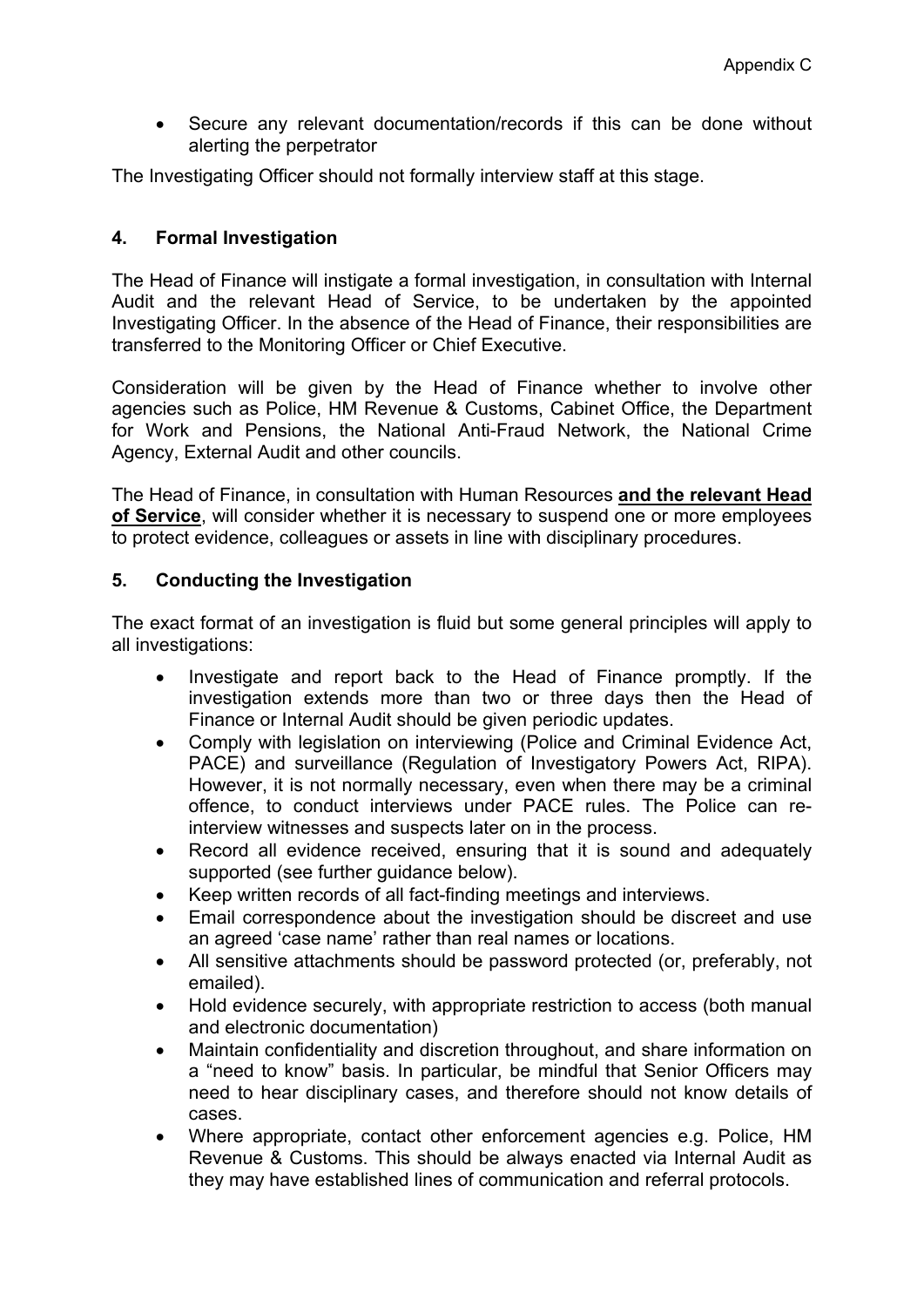Investigators must not accept any offer of repayment of money or resignation at any stage, as this could prejudice the investigation. Any such offers should be recorded in the interview notes, and passed on to the Head of Finance for consideration (in conjunction with the HR Manager).

The Council has the right to suspend any employee involved pending the outcome of an investigation. Suspension does not imply guilt but suspension can prevent the removal or destruction of vital evidence. When suspects are not suspended, supervision will usually need to be increased. Always seek advice from Human Resources on suspensions and any subsequent disciplinary action.

The Head of Finance will report losses to the Council's Insurance Team at the earliest stage.

#### **6. Actions Following the Completion of an Investigation**

Upon completion of an investigation, the Investigating Officer will report findings in an appropriate format (usually written) to the Head of Finance. The final report will also be issued to the Chief Executive and the Monitoring Officer, and if appropriate to the relevant Head of Service, HR Manager and Members of the Audit and Standards Committee.

In all cases the Council's insurers should be informed of actual losses as soon as these have been firmly established.

The Head of Service must remedy the control weaknesses identified during the course of the investigation. Internal Audit will provide advice and support on effective controls.

Internal Audit will record all the investigations and the final outcomes in the Theft, Fraud, Corruption and Bribery Register, including crime numbers. This information informs future prevention strategies, and is used in reporting fraud and corruption at the Council.

The Communications Team should be informed (it is useful to have a protocol regarding publicity of frauds) so that publicity can be managed effectively.

Whenever fraud has been proved, the Council will make every effort to recover the losses. The method used will vary depending on the type of loss and the regulations and powers available. All means of recovery including recovery under social security legislation, attachments to earning, civil court proceedings and criminal court compensation will be used as appropriate to the offence.

## **Simon Freeman Deputy Chief Executive and Head of Finance and Property Services (Section 151 Officer)**

[simon.freeman@harlow.gov.uk](mailto:simon.freeman@harlow.gov.uk) 01279 44 6228